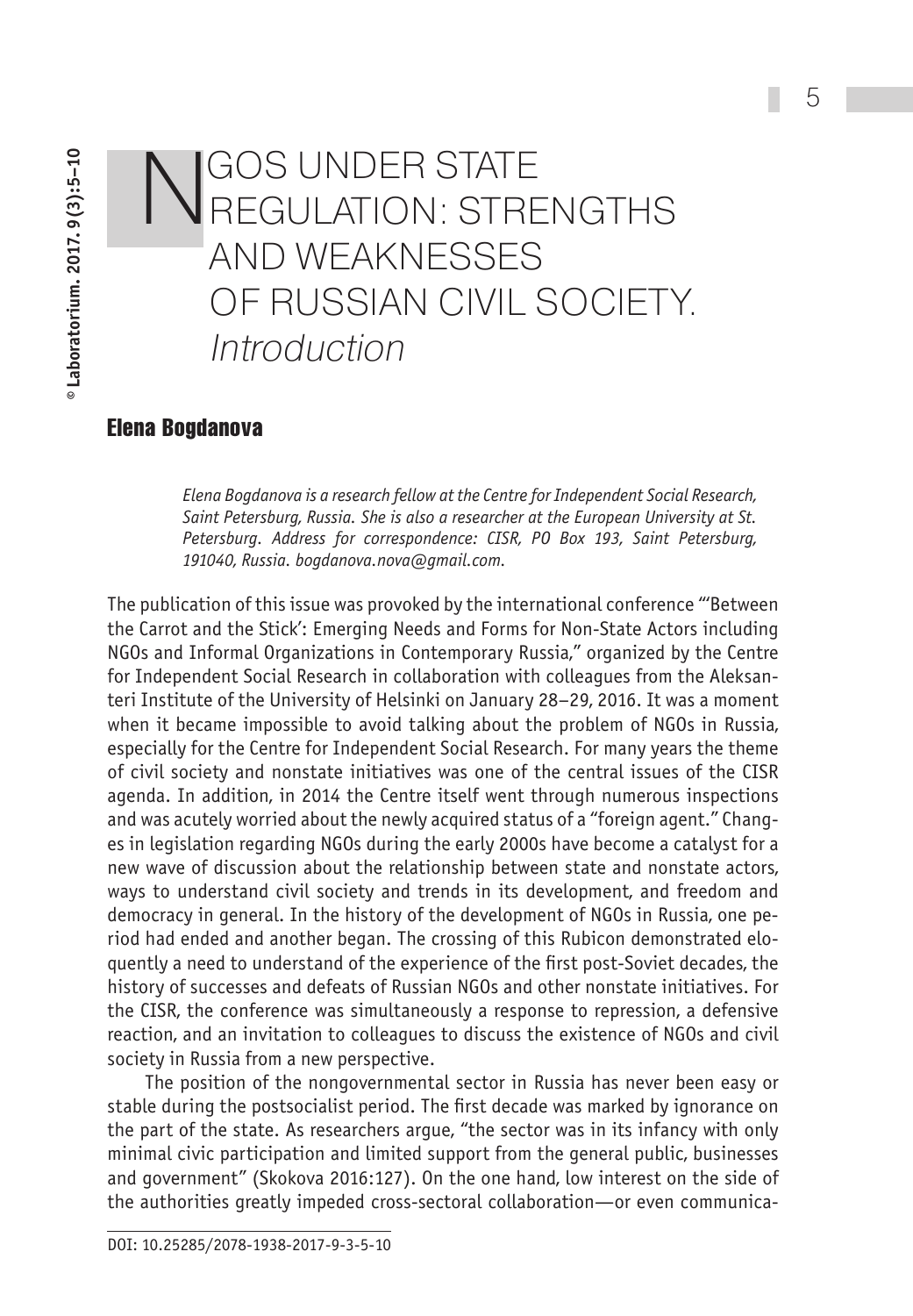tion. On the other hand, the leaders of NGOs and researchers usually characterize the 1990s as a period of freedom for international collaboration and development of independent initiatives (Sundstrom 2006). Facing a lot of problems every day, NGOs in the first postsocialist decade faced a steep learning curve and acquired outstanding experience in fundraising, international partnering, and the development of independent expertise in different spheres.

Those first years of nongovernmental sector development generated momentum for the following years and defined the further development of civil society in many respects. The period of the early postsocialist establishment of the nongovernmental sector is still underestimated and contains the answers to many of today's questions.

The first attempts to regulate the nongovernmental sector appeared in the second half of the 1990s (Federal Law No. 7, 1996). Since the beginning of Vladimir Putin's presidency the state has turned its attention towards the nongovernmental sector and broader civil society, welcoming dialogue. In 2005 the Federal Public Chamber was established as the first institutional product of the new policy, followed by civic chambers in each constituent region of the Russian Federation (Skokova 2016:128). These platforms were established to provide a sustained channel of communication between civil society and government (Richter 2009; Stuvøy 2014; Aasland, Berg-Nordlie, and Bogdanova 2016; Bogdanova and Bindman 2016; Krasnopolskaya, Skokova, and Pape 2015).

In the 2010s the policy of the state toward NGOs manifested itself particularly vividly and contradictorily. The first signs that the state wished to take nongovernmental initiatives under control appeared in 2006 (Federal Law No. 18, 2006; Crotty, Hall, and Ljubownikow 2014). Legal restrictions on the foreign funding of NGOs were imposed for the first time, among other things to prevent "financing of illegal political activities from abroad." The restrictions were tightened extensively by the socalled law on "foreign agents" (Federal Law No. 121, 2012). This law prescribed special measures for the control of NGOs with international sources of funding or those engaged in political activity. Herewith, if the first point was very transparent, then the second one—"political activity"—remained vague and uncertain.1

One particular segment of NGOs suffered from the law on "foreign agents" significantly. These are primarily human rights and advocacy NGOs, NGOs specializing in problems of the environment and health, and research NGOs (Daucé 2014; Salamon, Benevolenski, and Jakobson 2015). In general, these were the NGOs trying to follow what the authorities are doing.

Simultaneously with the repressions, the opposite trend applied to NGOs providing state social policy. This new legislation (Federal Law No. 40, 2010; Federal Law No. 442, 2013; Federal Law No. 287, 2016) includes the law on state support for nonprofit organizations providing social services, in particular, the law allowing transfers from regional social welfare budgets to NGOs providing social services (Tarasenko 2013:16). The new legislation has been designed to stimulate one type of NGO and to constrain the others.

<sup>1</sup> Later, the Constitutional Court and the Ministry of Justice, in April 2014 and January 2016 respectively, gave clarifications, but in practice the broad definition, which allows various interpretations, remains in use.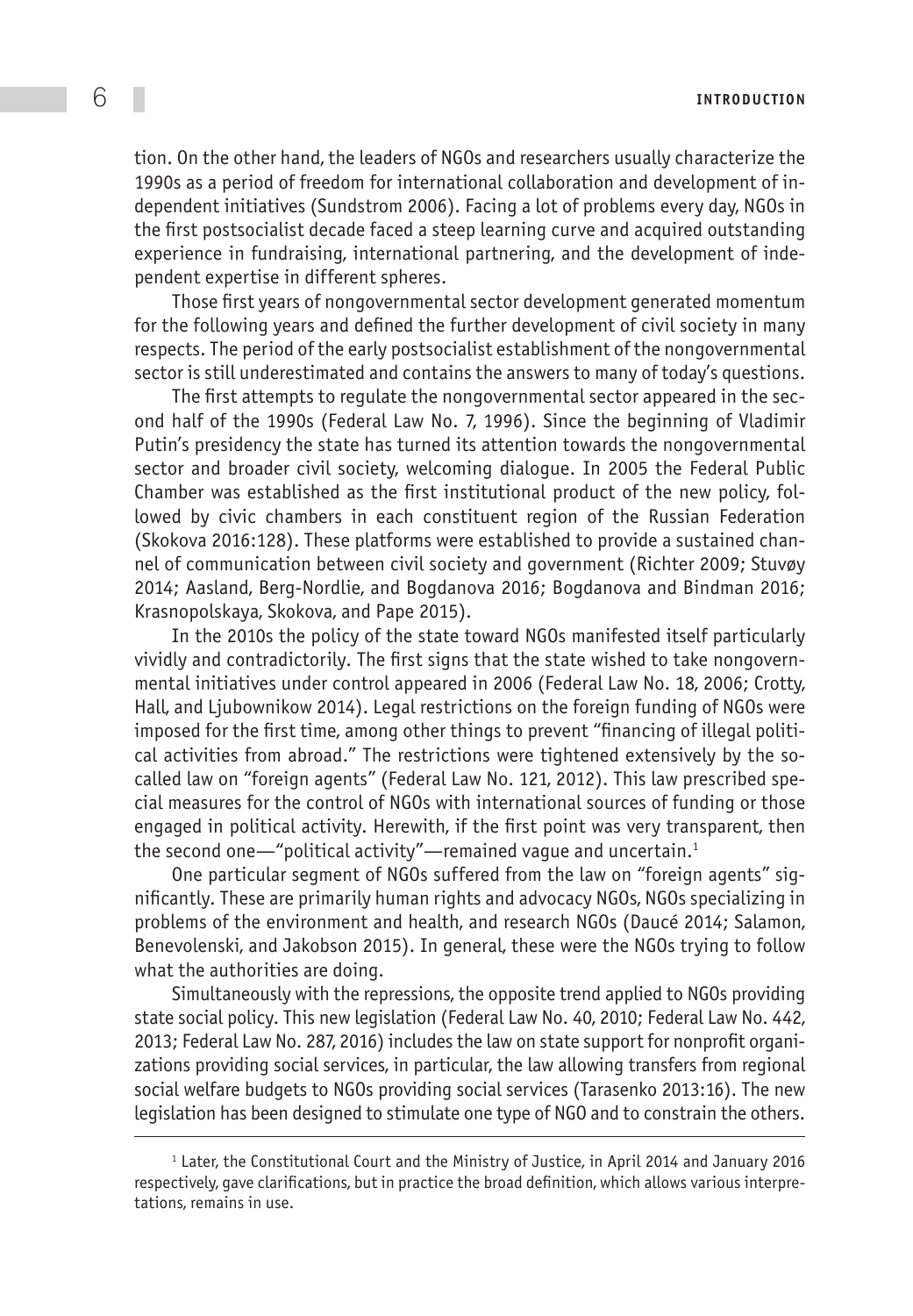State policies regarding NGOs reveal the hybridity of the regime. It made efforts to control and regulate civil society but simultaneously tried to preserve the appearance of democratic freedom for civic activism and independent initiatives. Such a duality (Salamon et al. 2015) had particular consequences. This policy has caused the country's nonprofit sector to split into two distinct types of organizations: "socially oriented," which are encouraged by the state, and "foreign agents," which became a subject of special control and restrictions on the part of the state (Skokova 2016:127–128).

The initial experience of applying laws regulating the activities of NGOs showed that the task is rather complicated and the results of the efforts are not always predictable. For 20–25 postsocialist years the nongovernmental sector reached a certain level of development, acquiring its own rules, rhythms, and patterns of existence, which are deeply grounded in cultural/societal institutions that affect their organizational practices and standards. Over the years of formation, NGOs and civil society as a whole have found some balance with social policy (Bindman 2017), systems of governance, and the actual needs of the society. If the state begins to make efforts to regulate the nongovernmental sector now, then it deals with a sustainable structure, which makes definition of the aims of regulation, selection of methods of influence, and predictability of the results really challenging.

Here are some figures on the number and location of NGOs in contemporary Russia. According to statistics from the Russian Ministry of Justice, the number of registered nongovernmental organizations stood at 227,000 $^{\circ}$  in October 2016. They are distributed throughout Russia very unevenly. The great majority of NGOs are located in the central regions of Russia. A little more than a quarter (27 percent) of all Russian NGOs are concentrated in Moscow, Moscow Oblast, Saint Petersburg, and Leningrad Oblast. On average, there are just "1.5 NGOs per one thousand of people living in Russia, but this number is significantly higher in sparsely populated regions, such as the Far East and the North Caucasus, and in regions with stronger non-profit sectors, such as Moscow and St. Petersburg, and Moscow and Kaliningrad regions" (Skokova 2016:128).

The passions that flared up around the NGO theme in 2014 had a significant impact on the entire nonprofit sector. Current surveys show a decline in such indicators as awareness, trust, and participation of society in NGOs after 2014 (*Informatsionnoanaliticheskii biulleten'* 2016:8). The NGOs themselves show a turn towards collaboration with the state and a weakening of plans related to the development of independent authorial initiatives (10). This means that the regulative efforts of the state have achieved particular results and that civil society in the classical sense has become weaker.

This special issue contains four articles, all of which discuss the weakness of Russian civil society, focusing on its different aspects. Svetlana Tulaeva, Maria Tysiachniouk, and Laura A. Henry investigate one type of NGO—the environmental pro-

<sup>2</sup> Ministry of Justice of the Russian Federation, data on registered nonprofit organizations (http:// unro.minjust.ru/NKOs.aspx).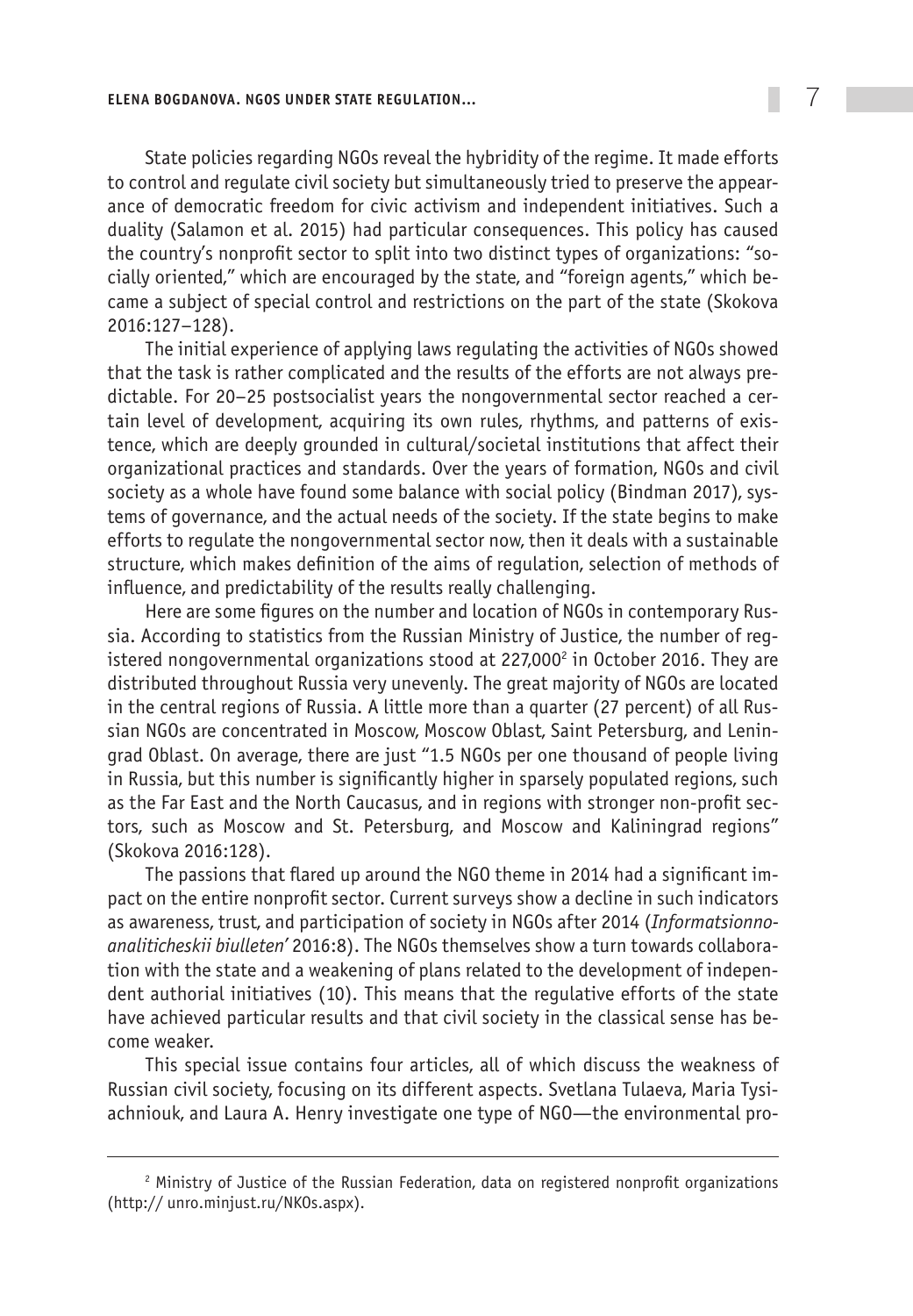8 **Introduct ion**

tection organization—which suffered greatly from the law on "foreign agents." Some of them were closed. Some others were forced to invent complex strategies of survival. This segment of NGO activities has been significantly weakened. However, the researchers consider in detail another side of the process. Analyzing interviews with leaders and representatives of environmental NGOs, the authors show that their strategies are connected to different methods of avoiding formality and the implementation of various informal practices. Tighter regulation has led to unforeseen consequences associated with the low quality of public administration. The new rules established by the state led to a blurring of boundaries between formal and informal modes of interaction with the NGOs. This created a paradoxical situation: the state, which by its very nature should strive for the formalization of relations in society, creates incentives for their deformalization. It prevents the proper working of the state system, since it leads to an increase in informal practices in the work of officials who have received very broad discretionary powers. Network structures of NGOs, which are difficult to control, emerge as a recourse, helping NGOs to survive under conditions of pressure and uncertainty.

Aadne Aasland, Linda J. Cook, and Daria Prisyazhnyuk pay attention to the protest potential of society against the pension reform ongoing in Russia. The political and administrative elites are making changes to the pension system, which will largely affect future pensioners. Simultaneously, they make efforts to protect the interests of current retirees. The main burden of the ongoing pension reform will lie on the shoulders of future generations. Intriguing to the researchers is the total absence of protests against the pension reform measures. This seems especially strange considering the protests against the monetization of social benefits in 2005. The authors search for answers by considering such things as the complexity and secrecy of the reform (the majority of people simply do not know about any changes), the weakness of civil society, and special efforts to protect the rights of pensioners on the part of the state. Pension rights are protected in Russia by the state social bloc, not by civil rights protection organizations.

Two other articles are especially valuable since they make contributions to the underinvestigated problems of civil society and NGOs in the regions of Russia, including the countryside. Ann-Mari Sätre and Leo Granberg discuss local initiatives in policy implementation in Russia and, more broadly, the question of the relations between state and civic organizations in Russia. The state supports local initiatives through grants, making attempts to solve local societal problems by combining hierarchic decision making and popular participation. Simultaneously, the state administration keeps strong control over the realization of grant-funded activities. In the conditions of restricted resources any support is valuable for local communities, although the controlling measures have negative effects on local initiatives and innovations. For local citizens this creates a situation where they need to adapt their activities simultaneously to the support and punishment by the state.

The article by Nina Ivashinenko and Alla Varyzgina is devoted to a similar problem, although they consider another side of it. They investigate how local NGOs protecting children and families make connections and develop their relationships with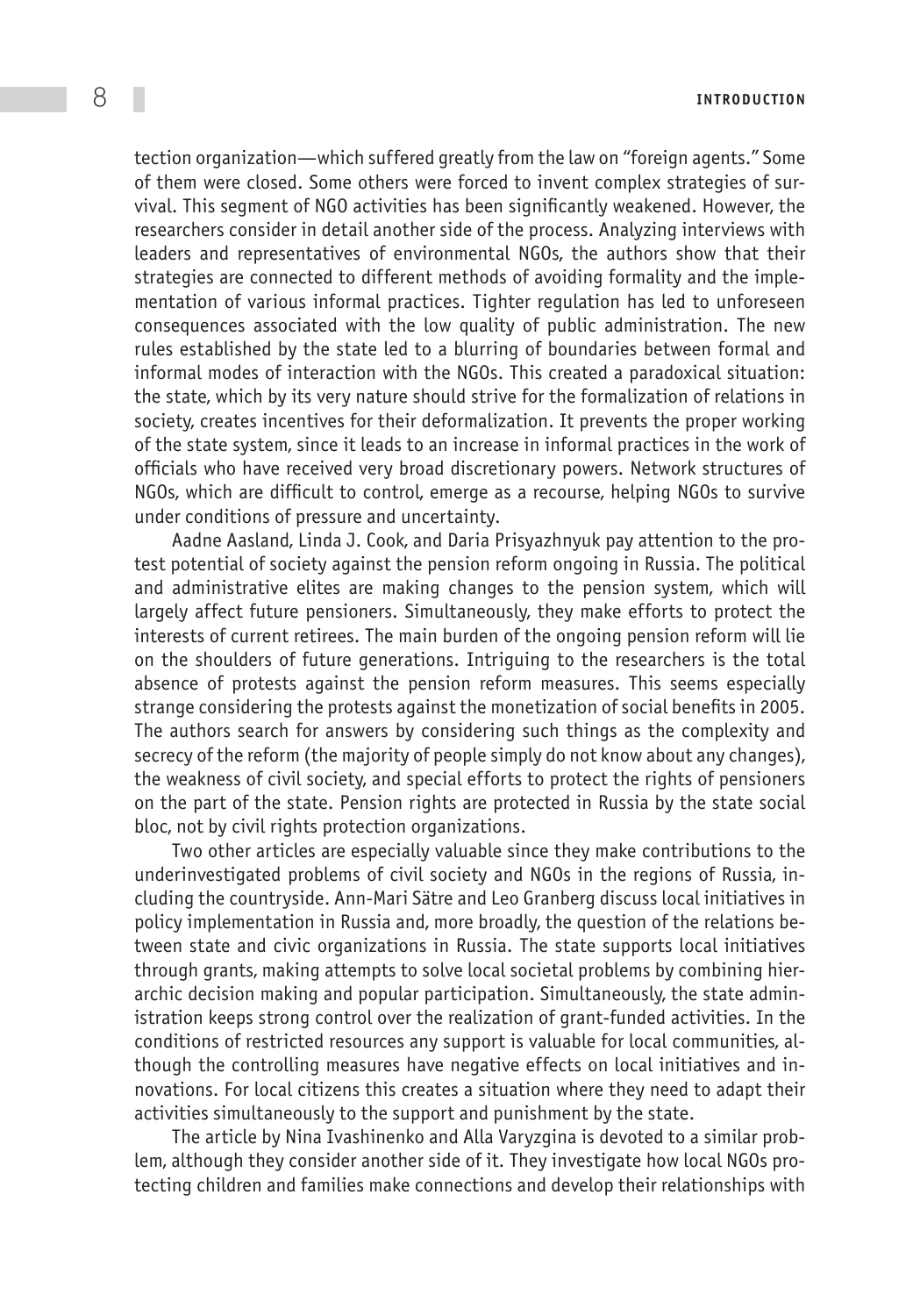#### **Elena Bogdanova. NGOs under State Regulation…** 9

families who potentially need their assistance. The authors argue that de facto local NGOs are not acting as representatives of the local communities because they rely more on a customer-oriented approach. Analyzing multiple interviews with leaders and representatives of NGOs, with local activists, and with potential customers, the authors find that these NGOs behave more like social services providers rather than support the initiatives of local inhabitants or engage local communities in various forms of civic activity. They also demonstrate the weak relationship between NGOs and the population as one of the key features of Russian third sector development.

Considering different sides of contemporary Russian civil society, the authors of articles in this issue of *Laboratorium* pose several important questions. Firstly, the state is interested in the resources developed by NGOs during the postsocialist decades. These resources include active people, practical skills, and professional expertise. Current state policy weakens the nongovernmental sector, and the consequences of this are detrimental not only for civil society but also for the state. Contradictory, inconvenient, and repressive policy toward a particular type of NGOs affects the third sector as a whole. Secondly, the duality of the state policy towards the NGOs is expressed in different forms. It is expressed not only in different policies with regard to different types of NGOs but also in the informal approach to implementation of formal state regulations toward nongovernmental organizations and in excessive control over the implementation of socially useful projects. The latter tends to destroy local initiatives, because it combines support and punishment in one. Thirdly, these articles, in discussing the weakness of civil society and NGOs, simultaneously contribute to our understanding of the weakness of the state, since these are two pieces of the same puzzle.

## **REFERENCES**

- Aasland, Aadne, Mikkel Berg-Nordlie, and Elena Bogdanova. 2016. "Encouraged but Controlled: Governance Networks in Russian Regions." *East European Politics* 32(2):148–169.
- Bindman, Eleanor. 2017. *Social Rights in Russia: From Imperfect Past to Uncertain Future.* London: Routledge.
- Bogdanova, Elena, and Eleanor Bindman. 2016. "NGOs, Policy Entrepreneurship and Child Protection in Russia: Pitfalls and Prospects for Civil Society." *Demokratisatsiya: The Journal of Post-Soviet Democratization* 24(2):143–171.
- Crotty, Jo, Sarah Marie Hall, and Sergej Ljubownikow. 2014. "Post-Soviet Civil Society Development in the Russian Federation: The Impact of the NGO Law." *Europe-Asia Studies* 66(8):1253–1269.
- Daucé, Françoise. 2014. "The Government and Human Rights Groups in Russia: Civilized Oppression?" *Journal of Civil Society* 10(3):239–254.
- *Informatsionno-analiticheskii biulleten' o razvitii grazhdanskogo obshchestva i nekommercheskogo sektora v RF*. 2016. June, 9(1). Moscow: NRU HSE.
- Krasnopolskaya, Irina, Yulia Skokova, and Ulla Pape. 2015. "Government-Nonprofit Relations in Russia's Regions: An Exploratory Analysis." *Voluntas: International Journal of Voluntary and Nonprofit Organizations* 6(6):2238–2266.
- Richter, James. 2009. "The Ministry of Civil Society? The Public Chambers in the Regions." *Problems of Post-Communism* 56(6):6–20.
- Salamon, Lester M., Vladimir B. Benevolenski, and Lev I. Jakobson. 2015. "Penetrating the Dual Realities of Government–Non-Profit Relations in Russia." *Voluntas: International Journal of Voluntary and Nonprofit Organizations* 26(6):2178–2214.